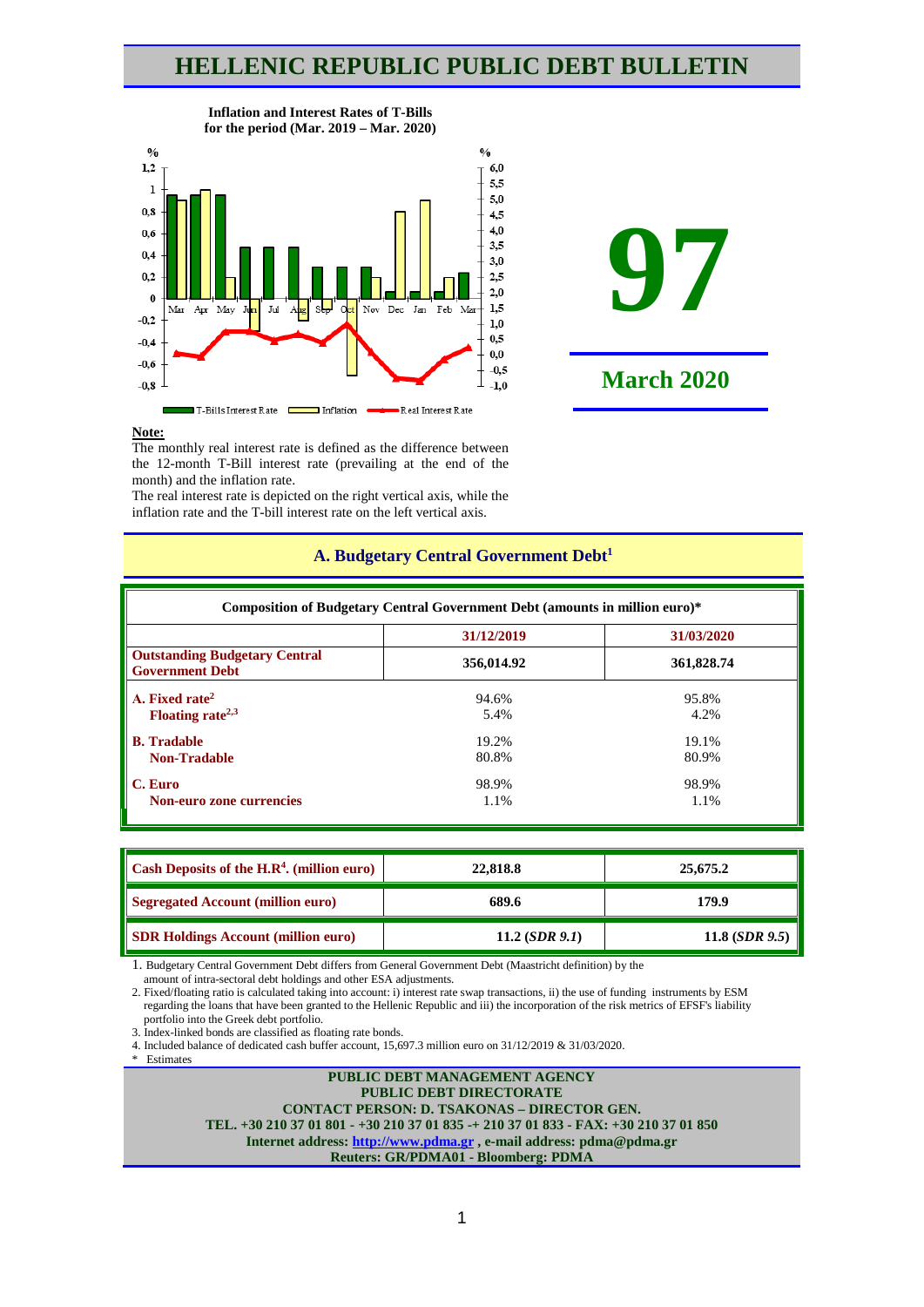#### **Β. Budgetary Central Government Debt by major categories\*\*** (amounts in million euro)\*

| $\mu$ ano unos no himiton curo $\mu$                 |            |            |  |  |  |
|------------------------------------------------------|------------|------------|--|--|--|
|                                                      | 31/12/2019 | 31/03/2020 |  |  |  |
| <b>Bonds and short-term notes</b>                    | 68,214.26  | 69,091.95  |  |  |  |
| <b>Bonds issued domestically</b>                     | 53,886.04  | 56,384.49  |  |  |  |
| <b>Bonds issued abroad</b>                           | 1,715.37   | 1.703.14   |  |  |  |
| <b>Short-term notes</b>                              | 12.612.85  | 11,004.32  |  |  |  |
|                                                      |            |            |  |  |  |
| Loans                                                | 287,800.66 | 292,736.79 |  |  |  |
| <b>Bank of Greece</b>                                | 1.908.02   | 1,909.48   |  |  |  |
| <b>Other domestic loans</b>                          | 211.26     | 206.30     |  |  |  |
| Special purpose and bilateral loans                  | 7.646.19   | 7.636.26   |  |  |  |
| <b>Financial Support Mechanism loans<sup>1</sup></b> | 249,009.80 | 249,029.49 |  |  |  |
| <b>Other external loans</b>                          | 122.28     | 121.56     |  |  |  |
| <b>Repos</b>                                         | 28,903.11  | 33,833.70  |  |  |  |
| <b>Total</b>                                         | 356,014.92 | 361,828.74 |  |  |  |

\*Since 31/12/2010 Public Debt has been categorized between bonds and loans, long-term and short-term, according to European System Accounts (ESA). \*\* Estimates

| <b>Outstanding volume of Greek State Guarantees (millions of euro)</b> |          |          |  |  |  |  |
|------------------------------------------------------------------------|----------|----------|--|--|--|--|
| 31/12/2019*<br>$31/03/2020*$                                           |          |          |  |  |  |  |
| $\blacksquare$ Outstanding guaranteed debt <sup>1</sup>                | 9.972.02 | 9,987.61 |  |  |  |  |
| Hellenic Development Bank Guarantees<br>74.73<br>73.96                 |          |          |  |  |  |  |

1. See Appendix for further analysis. \* Estimates





**3. Weighted average maturity of new borrowing**





\* Diagrams 1, 2 and 3, appear T-bill refinancing amounts.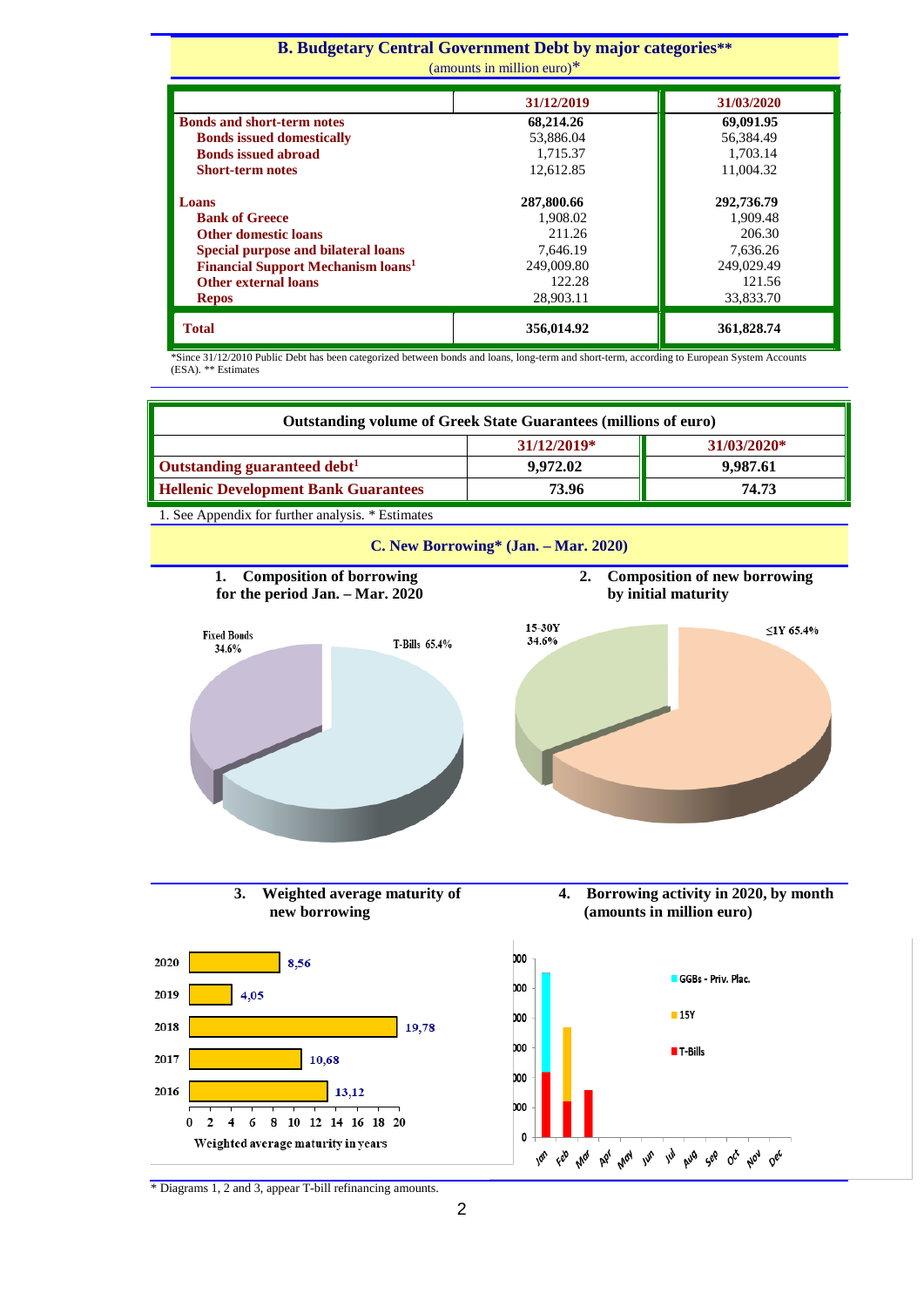**D. Primary and Secondary Market of Greek Government Securities**

# **1. Issuance Calendar of Greek Government securities**

| Auction Calendar for April & May 2020 |                                           |                 |                                                     |                                                     |                                                  |              |              |  |  |
|---------------------------------------|-------------------------------------------|-----------------|-----------------------------------------------------|-----------------------------------------------------|--------------------------------------------------|--------------|--------------|--|--|
|                                       | 01/04/2020<br>26-weeks T-Bill (ACT/360)   |                 |                                                     |                                                     |                                                  |              |              |  |  |
|                                       | 08/04/2020<br>13-weeks T-Bill $(ACT/360)$ |                 |                                                     |                                                     |                                                  |              |              |  |  |
|                                       | 29/04/2020<br>26-weeks T-Bill (ACT/360)   |                 |                                                     |                                                     |                                                  |              |              |  |  |
|                                       | 06/05/2020                                |                 | 13-weeks T-Bill $(ACT/360)$                         |                                                     |                                                  |              |              |  |  |
|                                       |                                           |                 |                                                     |                                                     |                                                  |              |              |  |  |
|                                       |                                           |                 | 2. Auction Results (Jan. – Mar. '20)                |                                                     |                                                  |              |              |  |  |
| <b>Auction</b>                        | <b>ISIN</b>                               | <b>Maturity</b> | <b>Auction</b><br><b>Amount</b><br>$(\epsilon m n)$ | <b>Offered</b><br><b>Amount</b><br>$(\epsilon m n)$ | <b>Amount</b><br><b>Issued</b><br>$(\epsilon m)$ | <b>Price</b> | <b>Yield</b> |  |  |
| <b>T-Bills</b>                        |                                           |                 |                                                     |                                                     |                                                  |              |              |  |  |
| 31/12/19                              | GR0002198647                              | 03/07/20        | 1.000                                               | 1.751                                               | 1.600                                            | 100.000%     | $0.00\%$     |  |  |
| 08/01/20                              | GR0000197039                              | 14/04/20        | 375                                                 | 718                                                 | 600                                              | 100.022\%    | $-0.08\%$    |  |  |
| 29/01/20                              | GR0002200666                              | 31/07/20        | 375                                                 | 835                                                 | 600                                              | 100.026%     | $-0.05\%$    |  |  |
| 05/02/20                              | GR0000198045                              | 08/05/20        | 375                                                 | 753                                                 | 600                                              | 100.026%     | $-0.10%$     |  |  |

## **3. Syndicated, Special Purpose Bonds & Other Issues – Loans (Jan. – Mar. '20)**

1,000 600

100.025% 99.758%

-0.05% 0.24%

| <b>Record</b><br>date | <b>ISIN</b>  | <b>Tenor</b> | <b>Maturity</b> | <b>Issued</b><br><b>Amount</b><br>$(in \in$<br>mln) | Coupon  | Yield     |
|-----------------------|--------------|--------------|-----------------|-----------------------------------------------------|---------|-----------|
| 21/01/2020            | GR0138016820 | 30Y          | 20/03/2050      | 3.314.25                                            | 3.25%.  | 2.545065% |
|                       |              |              |                 |                                                     | fixed.  |           |
| 04/02/2020            | GR0128016731 | 15Y          | 04/02/2035      | 2,500.00                                            | 1.875%. | 1.911%    |
|                       |              |              |                 |                                                     | fixed.  |           |

1,064 694

 *Weighted average funding cost (Bonds, T-bills)on 31/03/2020: 0.78%*

625 375

26/02/20 11/03/20

**Bonds**

GR0002201672 GR0004119450 28/08/20 12/03/21

## **4. Budgetary Central Government Debt by residual maturity (amounts in million euro)**

|                               | 31/12/2019 | $\frac{0}{0}$ | 31/03/2020 | $\frac{6}{9}$ |  |  |
|-------------------------------|------------|---------------|------------|---------------|--|--|
| <b>Total volume</b>           | 356,014.92 | 100.0%        | 361,828.74 | 100.0%        |  |  |
| short-term (up to 1 year)     | 44,329.04  | 12.4%         | 48,445.79  | 13.4%         |  |  |
| medium-term (1to 5 years)     | 36,244.63  | 10.2%         | 40.713.15  | 11.2%         |  |  |
| long-term (more than 5 years) | 275,441.25 | 77.4%         | 272,669.80 | 75.4%         |  |  |

*Weighted average residual maturity of Budgetary Central Government Debt on 31/03/2020\*: 20.31 years*

\*Ιncluding extension of EFSF loans agreed on Eurogroup of 22-6-2018.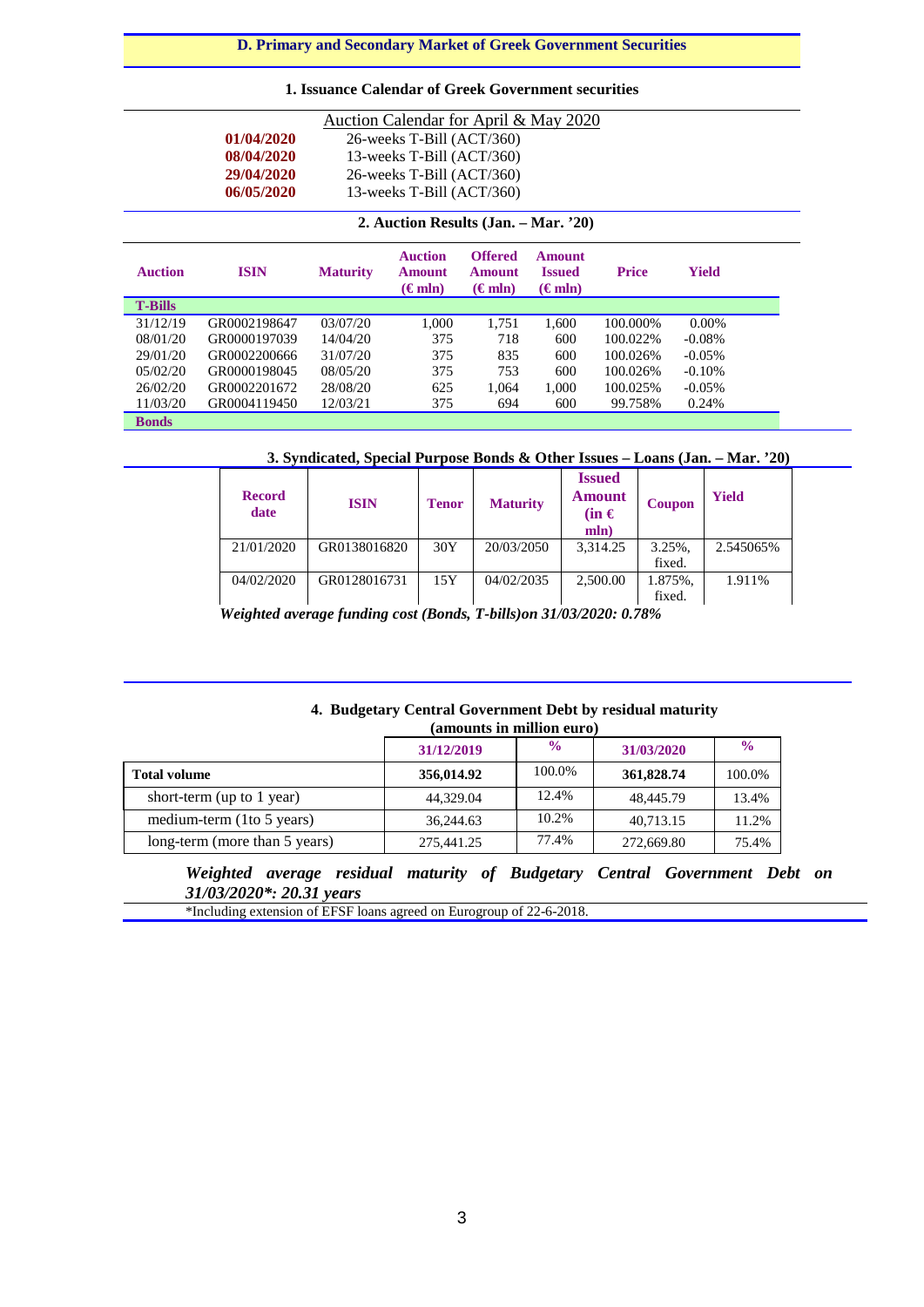

# **5. Redemption schedule of Budgetary Central Government Debt on 31/03/2020**

# **Notes:**

- 1. Buy-backs are scheduled for the smoothening of redemptions*.*
- 2. Including extension of EFSF loans agreed on Eurogroup of 22-6-2018.











Note: Public Debt data for each quarter will be announced no later than 50 days after the end of the reference quarter. Source: Bank of Greece, HDAT